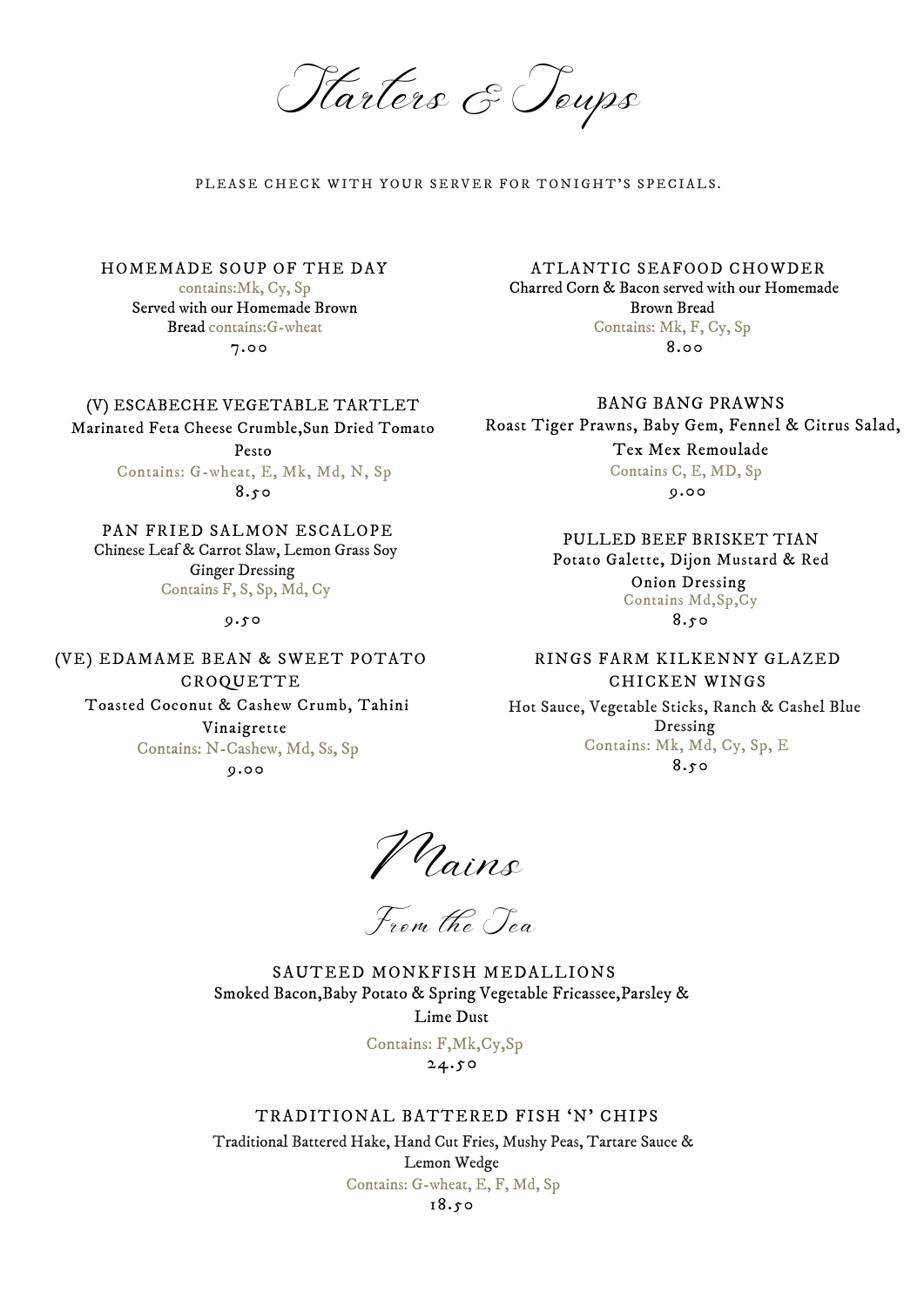LOUISIANA CHICKEN BURGER Spiced Chicken Breast, Avocado, Bacon & Smoked Chedder, Baby Gem, House Slaw & Hand Cut Fries contains: G-wheat, E, Mk, Md, Sp

Mains

From the Land

#### CAJUN CRUMBED GOUJONS OF CHICKEN

HOMEMADE LANGTON SIGNATURE 6oz BEEF BURGER Toasted Brioche Bun, Bacon & Cheddar Cheese, Tomato & Baby Gem, House Slaw, Relish & Handcut Fries contains: G-wheat, E, Mk, Md, Sp 18.50

On a Classic Caesar Salad / Bacon / Pine Nuts / served with French Fries Contains: G-wheat, E, Mk, Md, Sp,N 17.50

Choice of Creamed Potato contains: Mk, Sp or French Fries contains: Sp Choice of Seasonal Vegetables contains: Mk, Sp or House Salad contains: Sp, Md (a.) Chimichurri Sauce or (b.) Garlic & Herb Butter contains:Mk, Sp Served with Beer Battered Onion Rings contains: G.wheat, E,Mk

or (c.) Three Peppercorn Cream contains: Mk, Sp, Cy

# PRIME IRISH 8oz STRIPLOIN

Vegetarian & Vegan

28.50

(Certified)

18.00 (VE) SPICED WINTER VEGETABLE & CHICKPEA RAGOUT Minted Dried Fruit, Scented Cous Cous Contains: G.Wheat, Cy, Sp

RINGS FARM FREE RANGE CHICKEN SUPREME Toulouse Sausage ,Charred Leek & Thyme Stuffing, Herb Mash,Forest Mushroom Cream Contains:G-Wheat,Mk,Cy,Sp

19.50

SAVOURY GRANOLA CRUSTED PORK FILLET Sweet Potato Puree,Roast Apple & Marsala Veloute Contains: G-wheat,N,MK,Cy,Sp 20.00

MONGOLIAN BEEF Marinated Beef Strips,Aromatic Soy Reduction, Asian Vegetables, Pilaff Rice (Mild) Contains: S,Sp 19.50

## SMOKED CHICKEN TAGLIATELLE PASTA

Garryhinch Wild Mushroom & Baby Spinach, White Wine Cream & Black Truffle Oil Drizzle Contains: G-wheat,Mk,Sp 19.50

# HONEY & SOY GLAZED DUCK BREAST

Garlic Mash, Sautéed Savoy Cabbage & Celeriac,

Kumquat & Juniper Jus Contains: S, Mk, Cy, Sp

( V/VE )PAN FRIED POTATO GNOCCHI Roast Squash, Chili & Rosemary, Tomato Coulis & Spinach, Vegan Parmesan Contains: G.Wheat, Sp

18.50